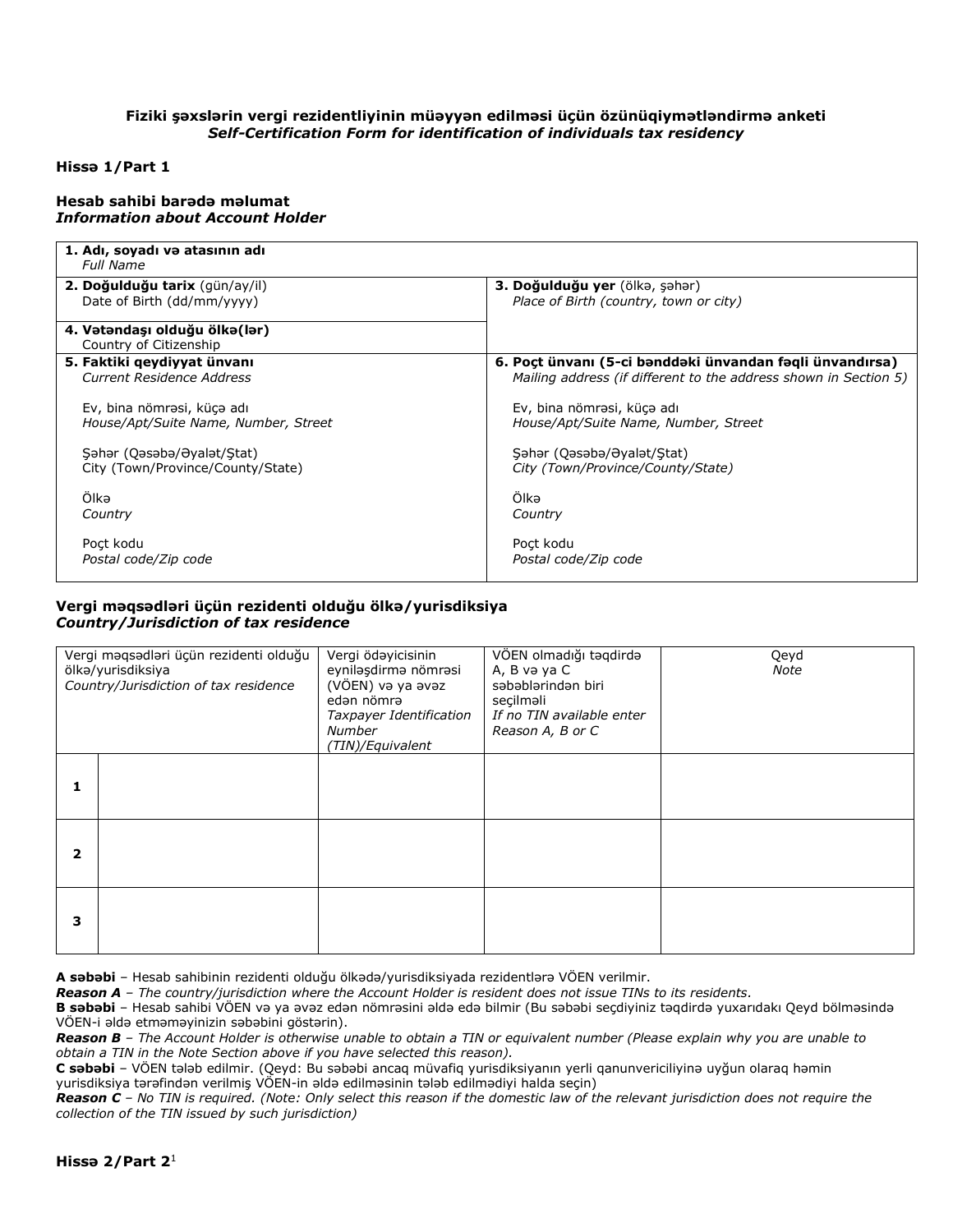| 1            | Siz xaricdə olan hər hansı bank hesabına dövri ödənişlər edilməsi ilə bağlı göstəriş<br>vermisinizmi və ya verməyi planlaşdırırsınızmı?<br>Have you given or are you going to give standing order to transfer funds to an account<br>maintained in abroad?<br>Ödəniş ediləcək ölkələrin adları:<br>————————————————————<br>Countries where the funds will be transferred:                                                                                                                                                                                                                                                                                                                                                                                                                                                                                                                                                                                                                                                                                                                                                                                                                            | Bəli<br>Yes | Xeyr<br>No |
|--------------|------------------------------------------------------------------------------------------------------------------------------------------------------------------------------------------------------------------------------------------------------------------------------------------------------------------------------------------------------------------------------------------------------------------------------------------------------------------------------------------------------------------------------------------------------------------------------------------------------------------------------------------------------------------------------------------------------------------------------------------------------------------------------------------------------------------------------------------------------------------------------------------------------------------------------------------------------------------------------------------------------------------------------------------------------------------------------------------------------------------------------------------------------------------------------------------------------|-------------|------------|
| $\mathbf{2}$ | Siz xaricdə ünvanı olan şəxsə etibarnamə və ya imza səlahiyyəti vermisinizmi və ya<br>verməyi planlaşdırırsınızmı?<br>Have you granted or are you going to grant power of attorney or signatory authority to a<br>person with a foreign address?<br>Etibarnamə veriləcək şəxsin ünvanı olduğu ölkələrin adları: _ _ _ _ _ _ _ _ _ _<br>Countries where signatory authority granted person has an address: $\frac{1}{1} - \frac{1}{1} - \frac{1}{1} - \frac{1}{1} - \frac{1}{1}$                                                                                                                                                                                                                                                                                                                                                                                                                                                                                                                                                                                                                                                                                                                      | Bəli<br>Yes | Xeyr<br>No |
| 3            | Maliyyə institutuna öz yeganə ünvanınız kimi "vasitəçi ünvanı" və ya "əmanət ünvanı"<br>təqdim etmək fikrindəsinizmi?<br>Are you going to submit "in-care-of" address or "hold mail" address as your sole address<br>to the financial institution?                                                                                                                                                                                                                                                                                                                                                                                                                                                                                                                                                                                                                                                                                                                                                                                                                                                                                                                                                   | Bəli<br>Yes | Xeyr<br>No |
| 4            | Siz xarici telefon nömrəsinə sahibsinizmi?<br>Do you have a foreign phone number?<br>Telefon nömrəsinə sahib olduğunuz ölkələrin adları: _ _ _ _ _ _ _ _ _ _<br>Countries that you have a telephone numbers: $\frac{1}{2}$ = $\frac{1}{2}$ = $\frac{1}{2}$ = $\frac{1}{2}$ = $\frac{1}{2}$                                                                                                                                                                                                                                                                                                                                                                                                                                                                                                                                                                                                                                                                                                                                                                                                                                                                                                           | Bəli<br>Yes | Xeyr<br>No |
| 5.           | Siz "Green Card"a sahibsinizmi (etibarlılıq müddətindən asılı olmayaraq)?<br>Do you have a "Green Card" (regardless of the validity period)?                                                                                                                                                                                                                                                                                                                                                                                                                                                                                                                                                                                                                                                                                                                                                                                                                                                                                                                                                                                                                                                         | Bəli<br>Yes | Xeyr<br>No |
| 6            | Siz xaricdə Müəyyən Müddət Keçirmə Testinin şərtlərini təmin edirsiniz mi?<br>(Xarici ölkə ərazisində 183 gün və ya daha uzun müddət keçirdiyiniz halda Testin<br>şərtlərini təmin etmiş hesab olunursunuz. ABŞ rezidentliyini müəyyən etmək üçün<br>hesablama aşağıdakı qaydada aparılır:<br>[Cari ildə bütün günlər (ən azı 31 gün)] + [əvvəlki ildəki günlərin 1/3-i] +[iki il əvvəlki<br>günlərin 1/6-i] ≥ 183 gün. Bu qayda diplomat, müəllim, tələbə və ya idmançılara<br>münasibətdə tətbiq olunmur.<br>Do you meet the requirements of Abroad Presence Test?<br>(You meet the requirements of the Test if you are present in abroad 183 days or more.<br>For identifiying U.S. residency calculation is carried out as follows:<br>[All the days (at least 31 days) in the current year] + $[1/3$ days in the immediately<br>preceding year] + [1/6 days in the second preceding year] $\geq$ 183 days. This rule doesn't<br>apply with respect to diplomats, teachers, students and athletes).<br>Testin şərtləri təmin edilən ölkələr: $\frac{1}{1}$ = $\frac{1}{1}$ = $\frac{1}{1}$ = $\frac{1}{1}$<br>Please specify countries that the requirements of this test are met: $\frac{1}{2}$ | Bəli<br>Yes | Xeyr<br>No |
|              |                                                                                                                                                                                                                                                                                                                                                                                                                                                                                                                                                                                                                                                                                                                                                                                                                                                                                                                                                                                                                                                                                                                                                                                                      |             |            |

# **Təsdiq/Confirmation**

Yalan məlumat verməyə görə məsuliyyəti başa düşərək, bildirirəm ki, bu anketdəki məlumatı yoxlamışam və onun düzgün, dəqiq və tam olduğunu təsdiq edirəm. **Əgər bu anketdə qeyd olunan məlumatlarda hər hansı bir yanlışlıq və ya dəyişiklik olarsa, 30 gün ərzində yeni anket təqdim edəcəyimə razılıq verirəm.**

*Under penalties of perjury, I declare that I have examined the information on this form and to the best of my knowledge and belief it is true, correct, and complete. I agree that I will submit a new form within 30 days if any certification on this form becomes incorrect.*

Bundan əlavə, mən bu anketdə qeyd olunan və hesab sahibi ilə əlaqəli digər məlumatların Azərbaycan Respublikası ilə başqa dövlətlər arasında bağlanmış beynəlxalq müqavilələrə uyğun olaraq müvafiq icra hakimiyyəti orqanının müəyyən etdiyi hədlərdə və qaydalarda dövlətin səlahiyyətli orqanlarına təqdim edilməsinə icazə verirəm.

*Furthermore, I acknowledge that the information contained in this form and other information regarding the account holder may be provided to tax authorities of the country pursuant to intergovernmental agreement between Azerbaijan Republic and other governments.*